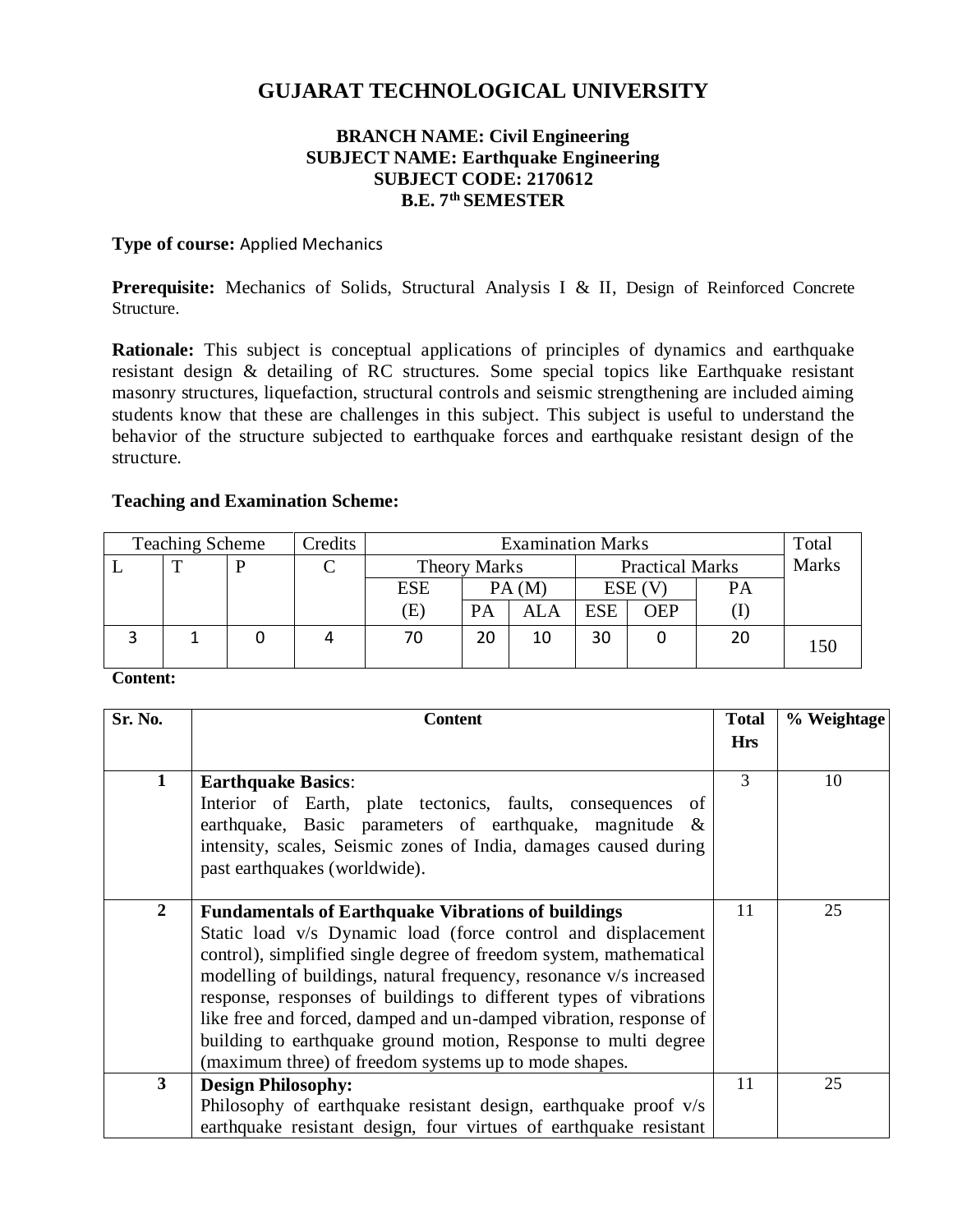|                         | structures (strength, stiffness, ductility and configuration), seismic<br>structural configuration, Introduction to IS: 1893 (Part I), IS: 875<br>(Part V). Seismic load: Seismic Coefficient Method - base shear<br>and its distribution along height. Introduction to Response<br>spectrum, IS code provisions. |   |    |
|-------------------------|-------------------------------------------------------------------------------------------------------------------------------------------------------------------------------------------------------------------------------------------------------------------------------------------------------------------|---|----|
| $\overline{\mathbf{4}}$ | <b>Lateral Loads on Buildings:</b><br>Lateral Load Distribution (SDOF): Rigid diaphragm effect,<br>centers of mass and stiffness, torsionally coupled and uncoupled<br>system.<br><b>Lateral Load Analysis:</b> Analysis of frames using approximate<br>methods like portal & cantilever methods                  | 6 | 15 |
| 5                       | <b>Ductile Detailing:</b><br>Concepts of Detailing of various structural components as per IS:<br>13920 provisions.                                                                                                                                                                                               | 5 | 10 |
| 6                       | <b>Special topics:</b><br>Introduction to Earthquake Resistant Features of un-reinforced &<br>masonry Structure, Confined Masonry,<br>reinforced<br>Soil<br>liquefaction, Structural controls, Seismic strengthening.                                                                                             | 6 | 15 |

#### **Suggested Specification table with Marks (Theory):**

| <b>Distribution of Theory Marks</b> |         |         |         |         |                 |  |  |
|-------------------------------------|---------|---------|---------|---------|-----------------|--|--|
| R Level                             | U Level | A Level | N Level | E Level | $\degree$ Level |  |  |
| 20                                  | 30      | 20      | 20      |         |                 |  |  |

**Legends: R: Remembrance; U: Understanding; A: Application, N: Analyze and E: Evaluate C: Create and above Levels (Revised Bloom's Taxonomy)**

Note: This specification table shall be treated as a general guideline for students and teachers. The actual distribution of marks in the question paper may vary slightly from above table.

#### **Reference Books:**

- 1. Manish Shrikhande & Pankaj Agrawal; Earthquake resistant design of structures, PHI Publication, New Delhi
- 2. S.K.Duggal; Earthquake resistance design of structures; Oxford University Press, New Delhi.
- 3. A.K.Chopra; Dynamics of structures , Pearson, New Delhi
- 4. Clough & Penzin; Dynamics of structures
- 5. Park & Pauly; Behaviour of RC structure
- 6. John M.Biggs; Introduction to Structural Dynamics
- 7. C V R Murthy Earthquake Tips, NICEE
- 8. IITK-GSDMA EQ26 V -3.0 Design Example of a Six Storey Building
- 9. S S Rao; Mechanical Vibration; Pearson, New Delhi.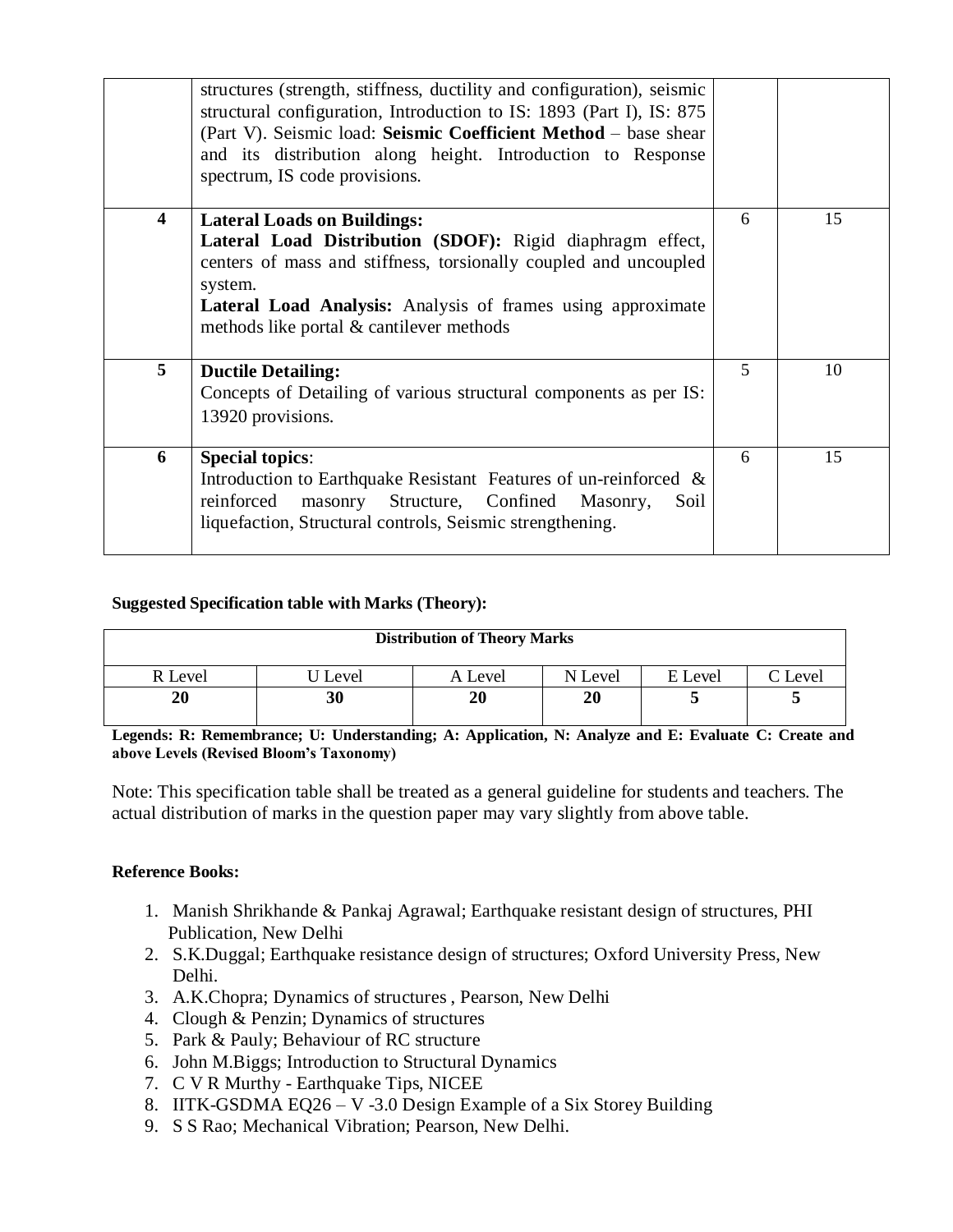## 10. **IS Codes:**

- Criteria for earthquake resistant design General provision & Building IS: 1893 (Part I)- 2002
- Code of Practice for Ductile Detailing of RC Structures IS: 13920 (1993).
- Code of Practice for earthquake resistant design & Construction of buildings IS 4326 (1993).
- Improving Earthquake Resistance of Earthen Buildings IS 13827(1993)
- Guide lines for Improving Earthquake Resistance low strength masonry buildings IS 13828 (1993)

## **Course Outcome:**

After learning the course the students should be able to:

- **1.** Determine the response of SDOF & MDOF structural system subjected to vibration including earthquake.
- **2.** Apply the concept of Earthquake Resistant Design & concept of lateral load distribution on buildings.
- **3.** Determine the lateral forces generated in the structure due to earthquake.
- **4.** Apply the concept of ductile detailing in RC structures.

## **Term Work:**

Term work shall consist of laboratory works and following:

- 1. At least 25 problems based on the syllabus of Earthquake Engineering which are uniformly distributed & graded from each of the topic
- 2. Seminar/project assigned by the faculty member.

## **Design based Problems (DP)/Open Ended Problem: (This may be considered as a part of term work)**

- 1. Site visit of real life structures to understand the irregularities. (Take Photographs)
- 2. Site visit of construction site to understand ductile detailing. (Take Photographs)
- 3. Model preparation to understand the behavior of structures under earthquake forces.

## **List of Experiments:**

Following experiments should be carried out in laboratory.

- 1. Spring Mass model
- 2. Mode shapes of three storey building
- 3. Response of structure with & without Shear wall and bracing system
- 4. Response of building with re-entrant corner
- 5. Behaviour of structure under pounding
- 6. (a) Liquefaction potential of clayey & sandy soil (b) Response of structure with isolated, raft & pile foundation under liquefaction